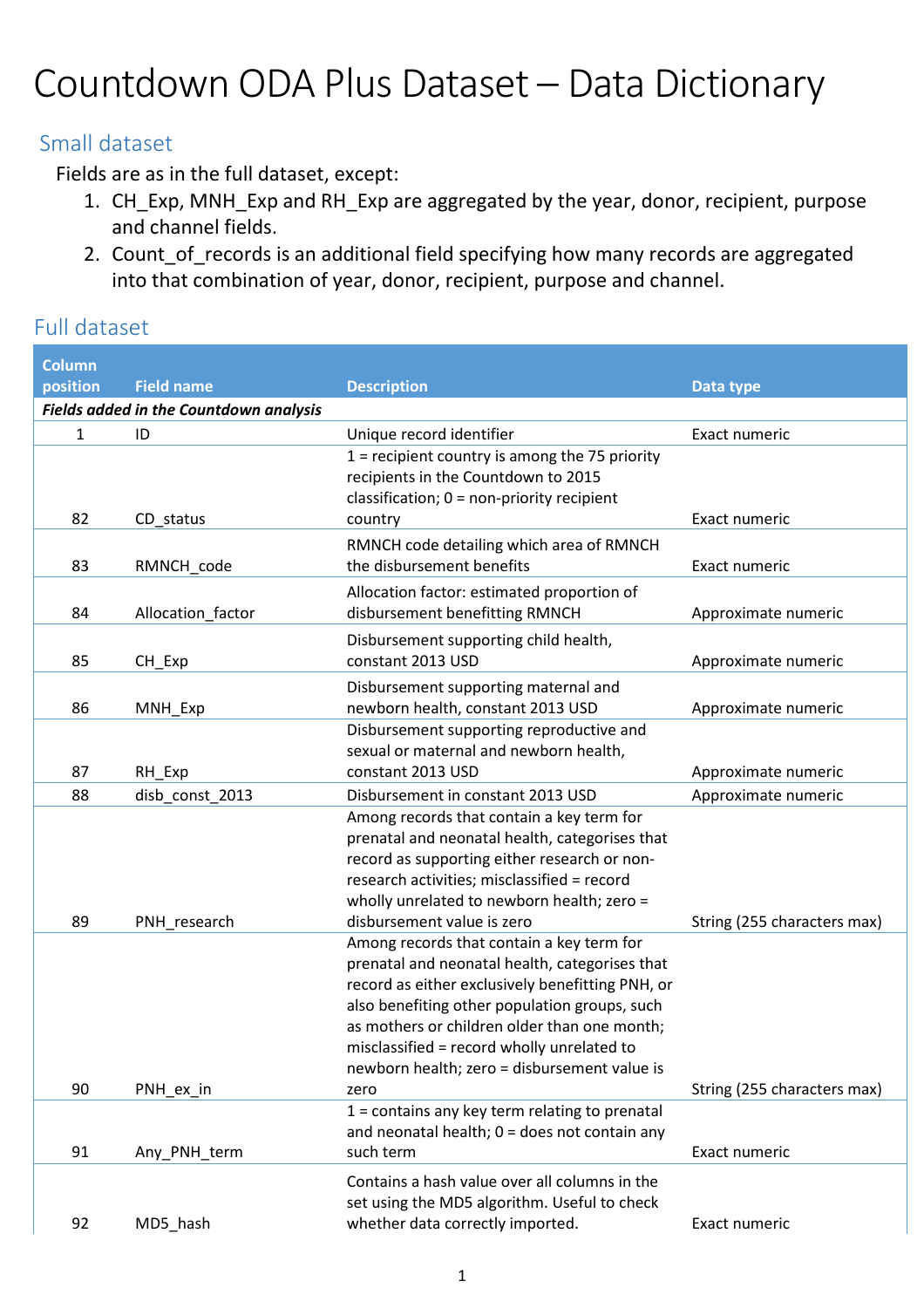## *Fields in the CRS dataset downloaded on January 7th 2015*

*Full descriptions of these fields are available in the the Converged Statistical Reporting Directives For The Creditor Reporting System (CRS) and the Annual DAC Questionnaire (https://www.oecd.org/dac/stats/documentupload/DCD-DAC(2013)15- FINAL-ENG.pdf). This table was constructed with some reference to the User's Guide to the Project-level Aid Database (now AidData), at https://aiddata.s3.amazonaws.com/codebook/AidData\_CodeBook\_Current.pdf (accessed May 12th 2016).* 

| $\overline{2}$          | Year                       | Year of disbursement                             | Exact numeric               |
|-------------------------|----------------------------|--------------------------------------------------|-----------------------------|
| 3                       | donorcode                  | Donor, code                                      | Exact numeric               |
| $\overline{\mathbf{4}}$ | donorname                  | Donor, name                                      | String (255 characters max) |
| 5                       | agencycode                 | Agency receiving funds, code                     | Exact numeric               |
| $\boldsymbol{6}$        | agencyname                 | Agency receiving funds, name                     | String (255 characters max) |
| $\overline{7}$          | crsid                      | CRS identifier                                   | String (255 characters max) |
| 8                       | projectnumber              | Project number                                   | String (255 characters max) |
| 9                       | initialreport              | Initial report                                   | Approximate numeric         |
| 10                      | recipientcode              | Recipient country, code                          | Approximate numeric         |
| 11                      | recipientname              | Recipient country, name                          | String (255 characters max) |
| 12                      | regioncode                 | Recipient country region, code                   | Approximate numeric         |
| 13                      | regionname                 | Recipient country region, name                   | String (255 characters max) |
| 14                      | incomegroupcode            | Income group of recipient country, code          | Approximate numeric         |
| 15                      | incomegroupname            | Income group of recipient country, name          | String (255 characters max) |
|                         |                            | Type of flow (ODA, private grant, other official |                             |
| 16                      | flowcode                   | flow etc.), code                                 | Approximate numeric         |
| 17                      | flowname                   | Type of flow, name                               | String (255 characters max) |
| 18                      | bi_multi                   | <b>Bilateral or multilateral funds</b>           | Approximate numeric         |
| 19                      | category                   | Category                                         | Approximate numeric         |
| 20                      | finance_t                  | Finance type (grant, loan etc.)                  | Approximate numeric         |
| 21                      | aid_t                      | Aid type (budget support, project etc.)          | String (255 characters max) |
| 22                      | usd_commitment             | Commitment value (current USD)                   | Approximate numeric         |
| 23                      | usd_disbursement           | Disbursement value (current USD)                 | Approximate numeric         |
| 24                      | usd_received               | USD received (current USD)                       | String (255 characters max) |
| 25                      | usd_commitment_defl        | Commitment value (constant USD)                  | Approximate numeric         |
| 26                      | usd_disbursement_defl      | Disbursement value (constant USD)                | Approximate numeric         |
| 27                      | usd_received_defl          | USD received (constant USD)                      | String (255 characters max) |
| 28                      | usd_adjustment             | Adjustment value (current USD)                   | String (255 characters max) |
| 29                      | usd_adjustment_defl        | Adjustment value (constant USD)                  | String (255 characters max) |
| 30                      | usd_amountuntied           | Amount untied (current USD)                      | Approximate numeric         |
| 31                      | usd_amountpartialtied      | Amount partially tied (current USD)              | String (255 characters max) |
| 32                      | usd amounttied             | Amount tied (current USD)                        | Approximate numeric         |
| 33                      | usd_amountuntied_defl      | Amount untied (constant USD)                     | Approximate numeric         |
| 34                      | usd_amountpartialtied_defl | Amount partially tied (constant USD)             | String (255 characters max) |
| 35                      | usd_amounttied_defl        | Amount tied (constant USD)                       | Approximate numeric         |
|                         |                            | Investment related technical cooperation         |                             |
| 36                      | usd_IRTC                   | value (current USD)                              | String (255 characters max) |
| 37                      | usd_expert_commitment      | Export commitment value (current USD)            | String (255 characters max) |
| 38                      | usd_expert_extended        | Value of export credit extended (current USD)    | String (255 characters max) |
| 39                      | usd_export_credit          | Value of export credit (current USD)             | Approximate numeric         |
| 40                      | currencycode               | Currency code of donor                           | Approximate numeric         |
| 41                      | commitment_national        | National commitment                              | Approximate numeric         |
| 42                      | disbursement_national      | National disbursement                            | Approximate numeric         |
| 43                      | shortdescription           | Short description of project                     | String (255 characters max) |
| 44                      | projecttitle               | Title of project                                 | String (255 characters max) |